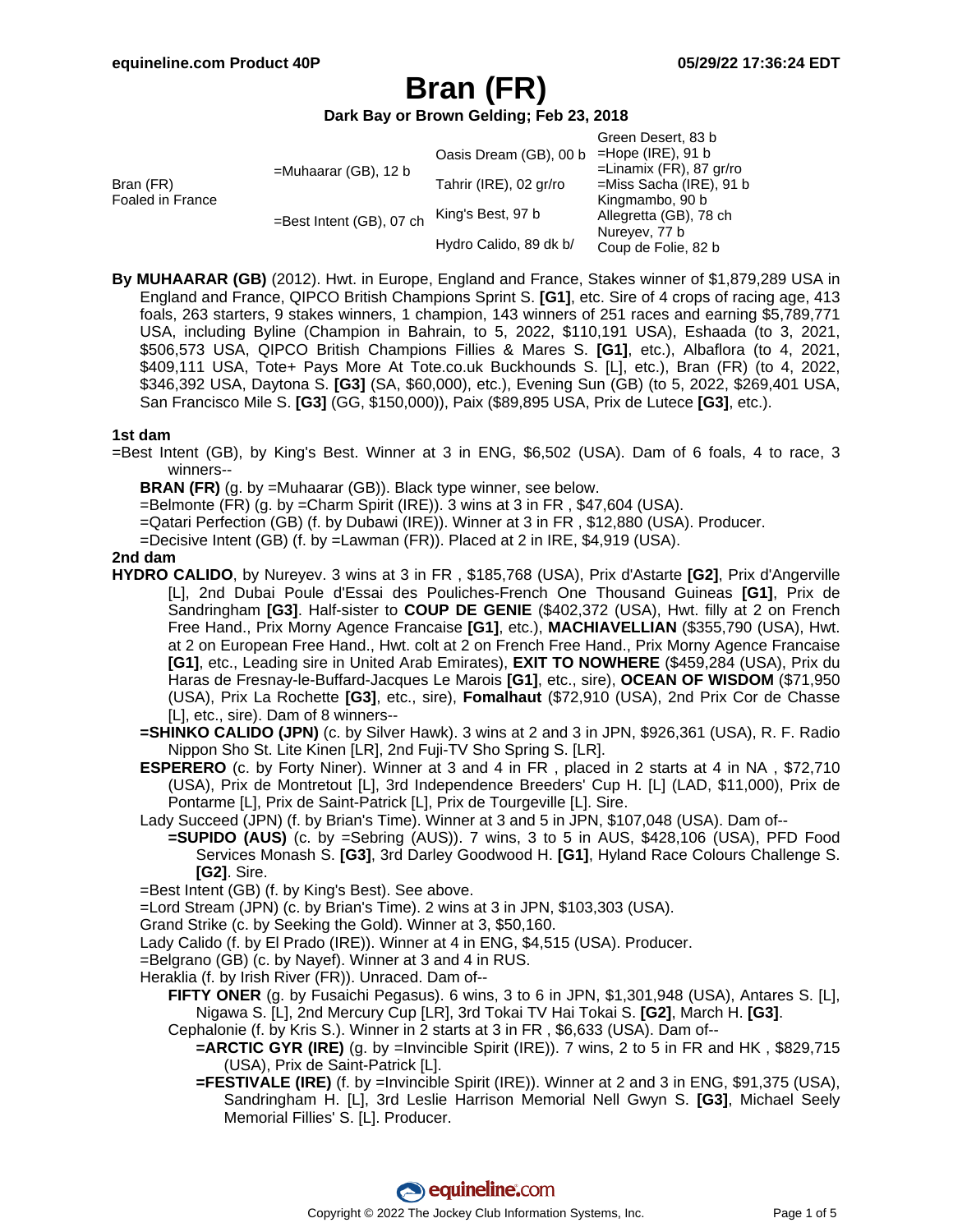### **Dark Bay or Brown Gelding; Feb 23, 2018**

- **=Tell (GB)** (c. by Green Desert). 4 wins, 2 to 6 in ENG and KSA, placed in 1 start at 3 in FR , \$113,886 (USA), 2nd Countrywide Steel and Tubes Joel S. **[G3]**, Bet365 Ben Marshall S. [L], 3rd Prix de Tourgeville [L]. Sire.
- **=Simple Magic (IRE)** (f. by =Invincible Spirit (IRE)). Winner at 2 in ENG, 3rd Totepool.com Sirenia S. **[G3]**. Producer.
- =Minwah (IRE) (f. by Oasis Dream (GB)). Unraced in Ireland. Dam of--
	- **=Grande Dame (GB)** (f. by =Lope de Vega (IRE)). Winner in 2 starts at 3, 2022 in ENG, \$30,627 (USA), 2nd Oaks Farm Stables Michael Seely Memorial S. [L].
- =Moon Mountain (GB) (f. by =Frankel (GB)). Unplaced in 1 start in FR . Dam of--
	- **=EYDON (IRE)** (c. by Olden Times (GB)). Winner at 3, 2022 in ENG, \$76,074 (USA), Bet365 Feilden S. [L].
- =Blessing (GB) (f. by =Dubai Millennium (GB)). Unraced in Great Britain. Dam of--
	- **=Sweetie Time (GB)** (f. by =Invincible Spirit (IRE)). Winner at 2 in ENG, \$25,525 (USA), 2nd Colliers International Rating Services Eternal S. [L], 3rd John Moore & Biddestone Stud Memorial Radley S. [L].
- Aqua Galinte (f. by Kris S.). Unraced. Dam of--
	- Madame Mogambo (f. by Kingmambo). Unraced. Dam of--
		- =Madame Kris (ARG) (f. by Exchange Rate). Winner in 2 starts at 2 in ARG, \$12,678 (USA). Dam of--

**=Madame Ines (ARG)** (f. by Violence). Winner at 2 in ARG, 3rd Eliseo Ramirez **[G2]**. =Late Show (GB) (f. by =Authorized (IRE)). Unplaced in ENG. Dam of--

**=LORD CHARMING (GER)** (c. by =Charm Spirit (IRE)). 2 wins at 3, placed at 3, 2021 in FR and GER, placed in 1 start at 4, 2022 in ITY, \$147,652 (USA), Prix Le Fabuleux [L], 2nd Prix du Prince d'Orange **[G3]**, WETTSTAR.de ? Derby-Trial **[G3]**, Prix Ridgway [L], 3rd Premio Ambrosiano **[G3]**, etc.

### **3rd dam**

- **COUP DE FOLIE**, by Halo. 4 wins in 6 starts at 2 and 3 in FR , placed in 1 start at 3 in NA , \$67,570 (USA), Prix d'Aumale**-G3**, Prix de Saint-Cyr [L], 3rd Prix Marcel Boussac-Criterium des Pouliches**-G1**, Royal Heroine S. [L]. Dam of 7 winners--
	- **COUP DE GENIE** (f. by Mr. Prospector). 4 wins in 7 starts at 2 and 3 in FR , placed in 1 start at 3 in ENG, \$402,372 (USA), Hwt. filly at 2 on French Free Hand., Prix Morny Agence Francaise **[G1]**, Prix de la Salamandre **[G1]**, Prix de Cabourg **[G3]**, Prix Imprudence [L], 3rd Madagans One Thousand Guineas **[G1]**. Dam of--
		- **DENEBOLA** (f. by Storm Cat). 2 wins at 2 in FR , \$338,658 (USA), Hwt. filly at 2 on French Free Hand., Prix Marcel Boussac Criterium des Pouliches Royal Barriere Deauville **[G1]**, Prix de Cabourg **[G3]**, 2nd Prix de la Foret **[G1]**, Prix Amandine [L], 3rd Prix Morny Casinos Barriere **[G1]**, etc. Dam of--
			- **=Ratiocination (IRE)** (c. by Excelebration (IRE)). 2 wins in 4 starts at 3 in FR , \$46,605 (USA), 3rd Prix de Pontarme [L].
			- Beta Leo (f. by A.P. Indy). Winner at 2 in FR , \$27,175 (USA). Dam of--
				- **SENGA** (f. by Blame). 3 wins at 2 and 3 in FR , \$781,854 (USA), Prix de Diane Longines **[G1]**, Prix de la Grotte Etalon Kendargent **[G3]**, 3rd Prix de Sandringham **[G2]**, Shadwell Prix de la Nonette **[G2]**.
				- **BOLTING** (c. by War Front). 4 wins in 8 starts, 2 to 4 in FR , \$100,199 (USA), Prix du Pont-Neuf [L].
			- Mohini (IRE) (f. by \$Galileo (IRE)). Placed at 3 in IRE. Dam of--
				- **PISTA** (f. by American Pharoah). 3 wins in 4 starts at 3 in ENG and IRE, placed in 1 start at 3 in FR , \$150,037 (USA), Bet365 Park Hill S. **[G2]**, Vinnie Roe S. [L], 2nd Qatar Prix de Royallieu **[G1]**.
			- =Typique (IRE) (f. by \$Galileo (IRE)). Unplaced in 2 starts in IRE. Dam of--
				- **=BABYLONE (FR)** (f. by =Invincible Spirit (IRE)). 3 wins at 2 and 3, 2021 in FR , \$125,196 (USA), Prix de Malleret **[G2]**.
			- =Zosma (IRE) (f. by Street Cry (IRE)). Unplaced in FR . Dam of--

**=Nous Voila (SAF)** (f. by Judpot). Winner at 2 and 3 in SAF, \$17,983 (USA), 2nd Southern Cross S. **[G2]**, Perfect Promise Sprint [L], 3rd Kenilworth Fillies Nursery [L].

**SNAKE MOUNTAIN** (g. by A.P. Indy). 11 wins, 4 to 6 in NA, placed at 2 and 3 in IRE, \$530,695 (USA), Stuyvesant H. **[G3]** (AQU, \$68,040), Queens County H. **[G3]** (AQU, \$66,000),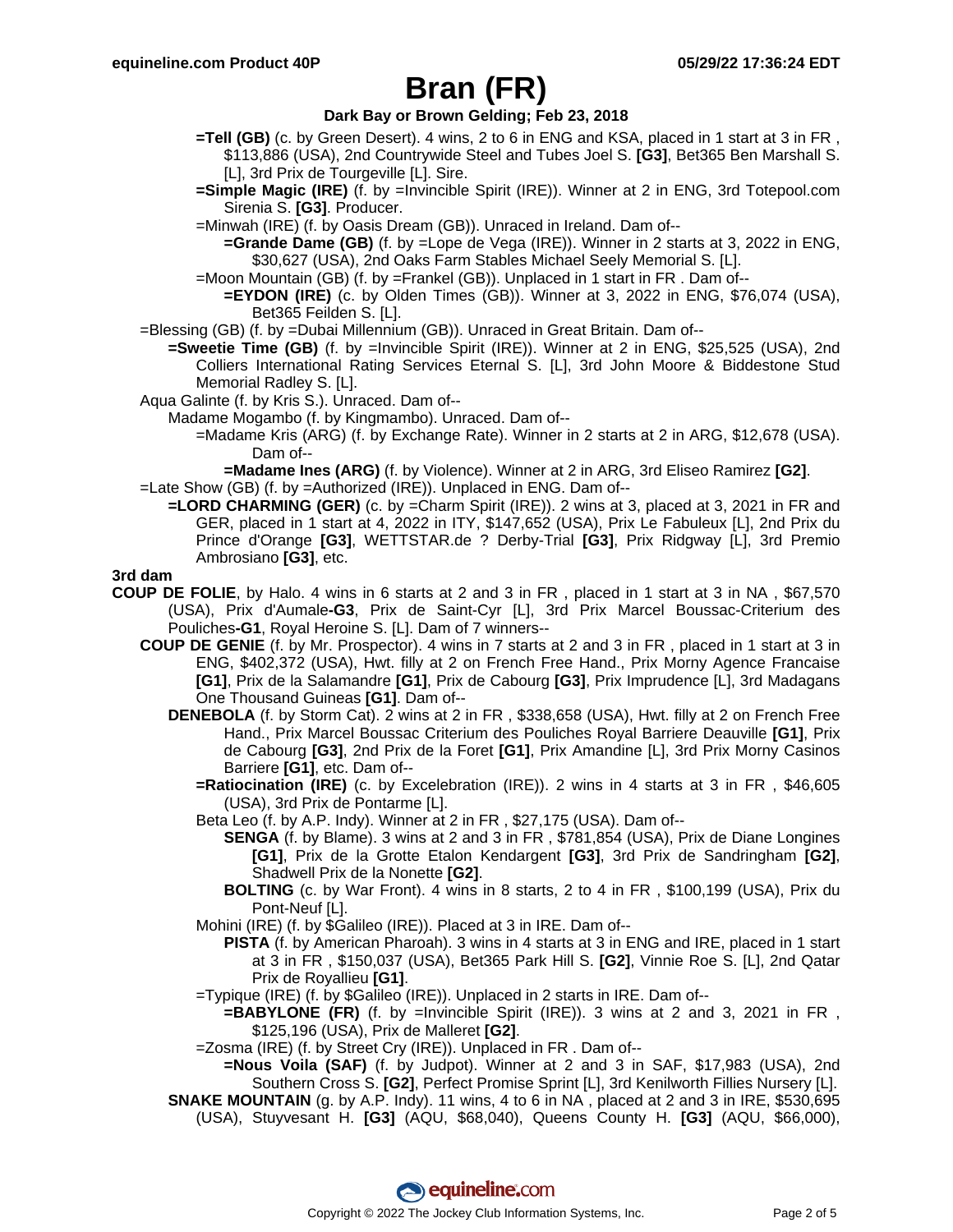### **Dark Bay or Brown Gelding; Feb 23, 2018**

Aqueduct H. **[G3]** (AQU, \$64,440), Stymie H. [L] (AQU, \$48,585), 3rd Stuyvesant H. **[G3]** (AQU, \$10,990).

- **GLIA** (f. by A.P. Indy). 3 wins, 2 to 3 in FR and NA , \$150,545 (USA), Pebbles H. [L] (BEL, \$68,580), Prix Imprudence [L], 2nd Mrs. Revere S. **[G2]** (CD, \$34,740), Prix Miesque **[G3]**. Dam of--
	- At a Great Rate (f. by Arch). Winner at 3 in ENG, placed at 4 in FR , \$25,225 (USA). Dam of-- **=Good Rhythm (SAF)** (g. by Eightfold Path). 4 wins at 3 and 5 in SAF, \$28,391 (USA), 2nd In Full Flight H. [L].

Soothing Touch (f. by Touch Gold). Placed at 4, \$24,000. Dam of--

- **EMOLLIENT** (f. by Empire Maker). 6 wins, 2 to 4, \$1,350,400, Central Bank Ashland S. **[G1]** (KEE, \$300,000), Juddmonte Spinster S. **[G1]** (KEE, \$300,000), American Oaks **[G1]** (BHP, \$210,000), Rodeo Drive S. **[G1]** (SA, \$180,000), 2nd Gamely S. **[G1]** (SA, \$60,000), etc.
- **HOFBURG** (c. by Tapit). 3 wins at 3 and 4, \$554,300, Curlin S. -R (SAR, \$55,000), 2nd Xpressbet Florida Derby **[G1]** (GP, \$192,000), 3rd Belmont S. **[G1]** (BEL, \$150,000).
- **COURTIER** (c. by Pioneerof the Nile). 3 wins at 2 and 3, \$221,103, Centaur S. [L] (IND, \$118,656), 2nd Kitten's Joy S. [L] (GP, \$18,800), 3rd National Museum of Racing Hall of Fame S. **[G2]** (SAR, \$20,000). Sire.
- =Dream of Genie (FR) (f. by =Pivotal (GB)). Unraced in France. Dam of--
	- **=FAN DII NA (JPN)** (f. by =Deep Impact (JPN)). 3 wins at 3 in JPN, \$457,947 (USA), Flower Cup **[G3]**.
	- **=Namura Shingun (JPN)** (g. by =Victoire Pisa (JPN)). 16 wins, 2 to 9, 2022 in JPN, \$617,398 (USA), 2nd Wakaba S. [LR].
- **LOVING KINDNESS** (f. by Seattle Slew). 2 wins in 4 starts at 2 in FR , \$74,991 (USA), Prix de Cabourg **[G3]**, 3rd Prix Morny Casinos Barriere **[G1]**. Dam of--
	- **PEACE CAMP** (f. by Storm Cat). 3 wins at 2 and 3 in FR , \$91,287 (USA), Prix de Bonneval [L], 2nd Prix du Cercle [L]. Dam of--
		- **Cloudbridge** (c. by Hard Spun). Winner at 2 in ENG, \$19,828 (USA), 2nd Unibet Sirenia S. **[G3]**.
	- =Affectionate (GB) (f. by Distorted Humor). Winner at 3 in FR , \$17,322 (USA). Dam of--

**=RECIPROCATE (JPN)** (c. by =Daiwa Major (JPN)). 5 wins, 3 to 6, 2022 in JPN, \$1,057,487 (USA), Keiyo S. [L], 2nd Enif S. [L].

- Moonlight's Box (f. by Nureyev). Unraced. Dam of--
	- **BAGO (FR)** (c. by Nashwan). 8 wins in 11 starts, 2 to 4 in FR , placed, 3 to 4 in ENG and IRE, \$2,733,599 (USA), European Champion 3-year-old colt, Hwt. at 3 on French Free Hand., 11 - 14 fur., Hwt. colt at 2 on French Free Hand., Prix de l'Arc de Triomphe Lucien Barriere **[G1]**, Juddmonte Grand Prix de Paris **[G1]**, Criterium International **[G1]**, Prix Jean Prat **[G1]**, Prix Ganay **[G1]**, etc. Sire.
		- **=MAXIOS (GB)** (c. by =Monsun (GER)). 8 wins in 16 starts, 2 to 5 in FR , \$935,961 (USA), Qatar Prix du Moulin de Longchamp **[G1]**, Prix d'Ispahan **[G1]**, Prix d'Harcourt **[G2]**, Prix Thomas Bryon **[G3]**, La Coupe de Maisons-Laffitte **[G3]**, etc. Sire.
		- **BETA (GB)** (f. by Selkirk). 2 wins at 2 in FR , \$87,578 (USA), Criterium de Vitesse [L], 2nd Prix de Cabourg **[G3]**, 3rd Prix d'Arenberg **[G3]**. Dam of--
			- **=Bedale (GB)** (g. by \$Cape Cross (IRE)). Winner at 3 in FR , placed in 2 starts at 4 in ENG, \$58,660 (USA), 2nd Prix de Suresnes [L], Prix Ridgway [L].
		- **=Malicieuse (IRE)** (f. by \$Galileo (IRE)). Winner at 2 in FR , \$56,631 (USA), 3rd Prix Six Perfections [L], Criterium de Vitesse [L]. Producer.
		- **=Zabriskie (IRE)** (c. by =Frankel (GB)). Winner at 2 in IRE, placed at 3 in ENG, \$37,378 (USA), 3rd Betfred Dante S. **[G2]**.
		- =Million Wishes (GB) (f. by =Darshaan (GB)). 3 wins at 2 and 3 in FR , \$49,579 (USA). Dam of--
			- **=Machaon d'Or (JPN)** (c. by =Gold Ship (JPN)). 4 wins, 2 to 4, 2022 in JPN, \$1,007,379 (USA), 3rd Kyoto Shimbun Hai **[G2]**, Radio Nikkei Hai Kyoto Nisai S. **[G3]**, Shirayuri S. [L].
- Fountain of Peace (f. by Kris S.). Unraced. Dam of--
	- Sun Queen (f. by Storm Cat). Winner at 3 in IRE, \$15,048 (USA). Dam of--

**=NAMURA CLAIR (JPN)** (f. by =Mikki Isle (JPN)). 2 wins at 2, placed at 3, 2022 in JPN,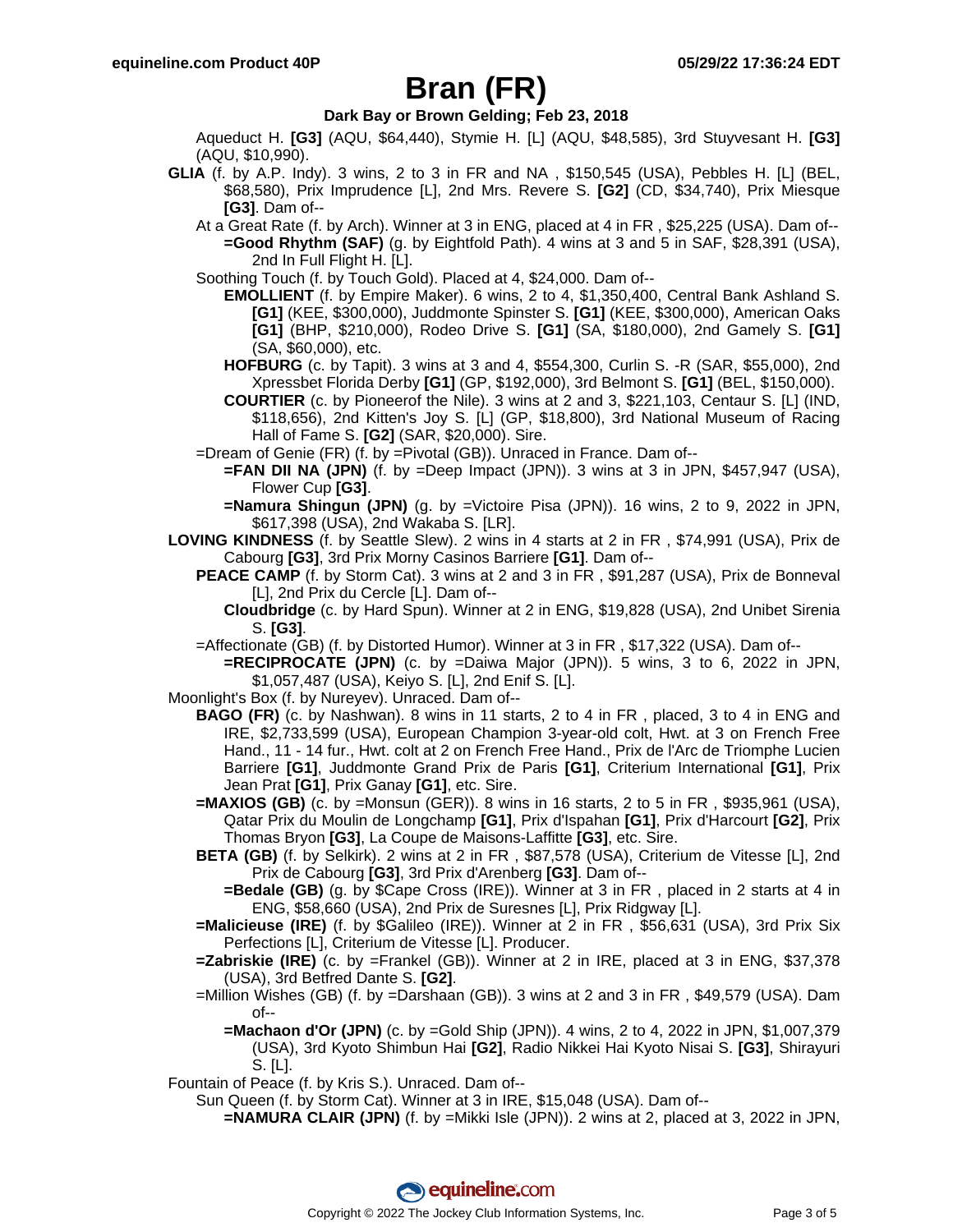### **Dark Bay or Brown Gelding; Feb 23, 2018**

\$1,093,187 (USA), Kokura Nisai S. **[G3]**, 2nd Hochi Hai Fillies Revue **[G2]**, KBS Kyoto Sho Fantasy S. **[G3]**, 3rd Oka Sho Japanese 1000 Guineas **[G1]**.

- **MACHIAVELLIAN** (c. by Mr. Prospector). 4 wins in 5 starts at 2 and 3 in FR , placed in 1 start at 3 in ENG, \$355,790 (USA), Hwt. at 2 on European Free Hand., Hwt. colt at 2 on French Free Hand., Prix Morny Agence Francaise **[G1]**, Prix de la Salamandre **[G1]**, Prix Yacowlef [L], Prix Djebel [L], 2nd General Accident Two Thousand Guineas **[G1]**. Leading sire in United Arab Emirates.
- **EXIT TO NOWHERE** (c. by Irish River (FR)). 4 wins at 2 and 4 in FR, \$459,284 (USA), Prix du Haras de Fresnay-le-Buffard-Jacques Le Marois **[G1]**, Prix du Muguet **[G3]**, Prix Thomas Bryon **[G3]**, Prix Edmond Blanc **[G3]**, 2nd Prix Matchem [L], 3rd Prix d'Ispahan **[G1]**, Prix Maurice de Gheest **[G2]**. Sire.
- **HYDRO CALIDO** (f. by Nureyev). Black type winner, see above.

**OCEAN OF WISDOM** (c. by Mr. Prospector). Winner at 2 in FR , \$71,950 (USA), Prix La Rochette **[G3]**, 3rd Grand Criterium **[G1]**. Sire.

- **Fomalhaut** (c. by Spinning World). Winner at 3 in FR , \$72,910 (USA), 2nd Prix Cor de Chasse [L], Prix Servanne [L], 3rd Prix Cor de Chasse [L], Prix du Cercle [L]. Sire.
- Houdini's Honey (f. by Mr. Prospector). 3 wins at 3 and 4 in ENG and NA , \$92,413 (USA). Dam of--
	- **AWESOME ACT** (r. by Awesome Again). Winner at 2 and 3 in ENG and NA , \$300,578 (USA), Gotham S. **[G3]** (AQU, \$150,000), 3rd Wood Memorial S. **[G1]** (AQU, \$75,000).
	- **FASTEST MAGICIAN** (g. by Johannesburg). 3 wins, 2 to 4 in NA and ENG, \$106,597 (USA), A Gift S. (BEL, \$36,000).
- Rafina (f. by Mr. Prospector). Placed at 2 and 3 in FR , \$8,760 (USA). Dam of--
	- **ADMIRALOFTHEFLEET** (c. by Danehill). 3 wins, 2 to 3 in ENG and IRE, placed in 2 starts at 4 in UAE, \$305,261 (USA), Juddmonte Royal Lodge S. **[G2]**, Aktiv Kapital UK Ltd. Dee S. **[G3]**, 3rd Weatherbys Superlative S. **[G2]**. Sire.
	- **=Athens (IRE)** (c. by Dylan Thomas (IRE)). 5 wins, 2 to 4 in IRE and KSA, placed in 2 starts at 3 in ENG, \$106,917 (USA), 2nd Queen's Vase **[G3]**, 3rd Juddmonte Beresford S. **[G2]**, Airlie Stud Gallinule S. **[G3]**.
	- **Lucifer Sam** (c. by Storm Cat). Winner at 2 in IRE, placed in 2 starts at 2 in ENG, \$47,179 (USA), 2nd Tattersalls Millions Acomb S. **[G3]**. Sire.
- Technicolor Lover (c. by Irish River (FR)). Placed at 2 and 3 in FR , \$10,899 (USA).

Salchow (f. by Nijinsky II). Unraced. Dam of--

- **WAY OF LIGHT** (c. by Woodman). 2 wins at 2 in FR , \$256,166 (USA), Hwt. colt at 2 on French Free Hand., Grand Criterium **[G1]**, 2nd Prix des Chenes Haras de la Perelle **[G3]**, Prix du Prince d'Orange **[G3]**. Sire.
- Simadartha (f. by Gone West). Winner at 3 in FR , \$11,121 (USA). Dam of--
	- **WALTZING MATILDA (IRE)** (f. by =Danehill Dancer (IRE)). Winner at 3 and 4 in IRE and NA , \$214,883 (USA), New York S. **[G2]** (BEL, \$165,000), 2nd Martin Molony S. [L], 3rd So You Think E.B.F. Mooresbridge S. **[G3]**, Alleged S. [L]. Producer.
	- **=Vault (IRE)** (c. by =Danehill Dancer (IRE)). 2 wins at 2 in IRE, \$43,789 (USA), 3rd Leopardstown Two Thousand Guineas Trial S. **[G3]**.
	- Sheer Brilliance (f. by A.P. Indy). Unraced. Dam of--
		- **=Champagne'n'caviar (AUS)** (g. by Rock of Gibraltar (IRE)). 7 wins, 3 to 7 in HK and NZ , placed at 6 and 7 in MAC, \$1,045,147 (USA), 2nd Hong Kong Macau Trophy [L], 3rd Macau Hong Kong Trophy [L] twice.
	- Big Sink Star (f. by A.P. Indy). Unplaced. Dam of--
		- **CALGARY CAT** (g. by Cowtown Cat). 12 wins, 2 to 6, \$964,953(USA), Champion sprinter in Canada, Nearctic S. **[G2]** (WO, \$180,000(CAN)), Kennedy Road S. **[G2]** (WO, \$120,000(CAN)), Bold Venture S. **[G3]** (WO, \$90,000(CAN)), Jacques Cartier S. [L] (WO, \$75,000(CAN)), Ontario Jockey Club S. (WO, \$60,000(CAN)), etc.
- Timber Ice (f. by Woodman). Winner in 2 starts at 4 in FR , placed at 3 in ENG, \$6,434 (USA). Dam of--
	- **Perfect Timber** (c. by Perfect Soul (IRE)). 2 wins at 4, \$223,364(USA), 2nd Northern Dancer Turf S. **[G1]** (WO, \$72,000(CAN)), Singspiel S. **[G3]** (WO, \$36,000(CAN)) twice. Sire. Soul of the Forest (f. by Perfect Soul (IRE)). Unraced. Dam of--
		- **Sophie Soleil** (f. by Sungold). Winner at 2, \$20,814(USA), 3rd Sadie Diamond Futurity -R (HST, \$10,000(CAN)).